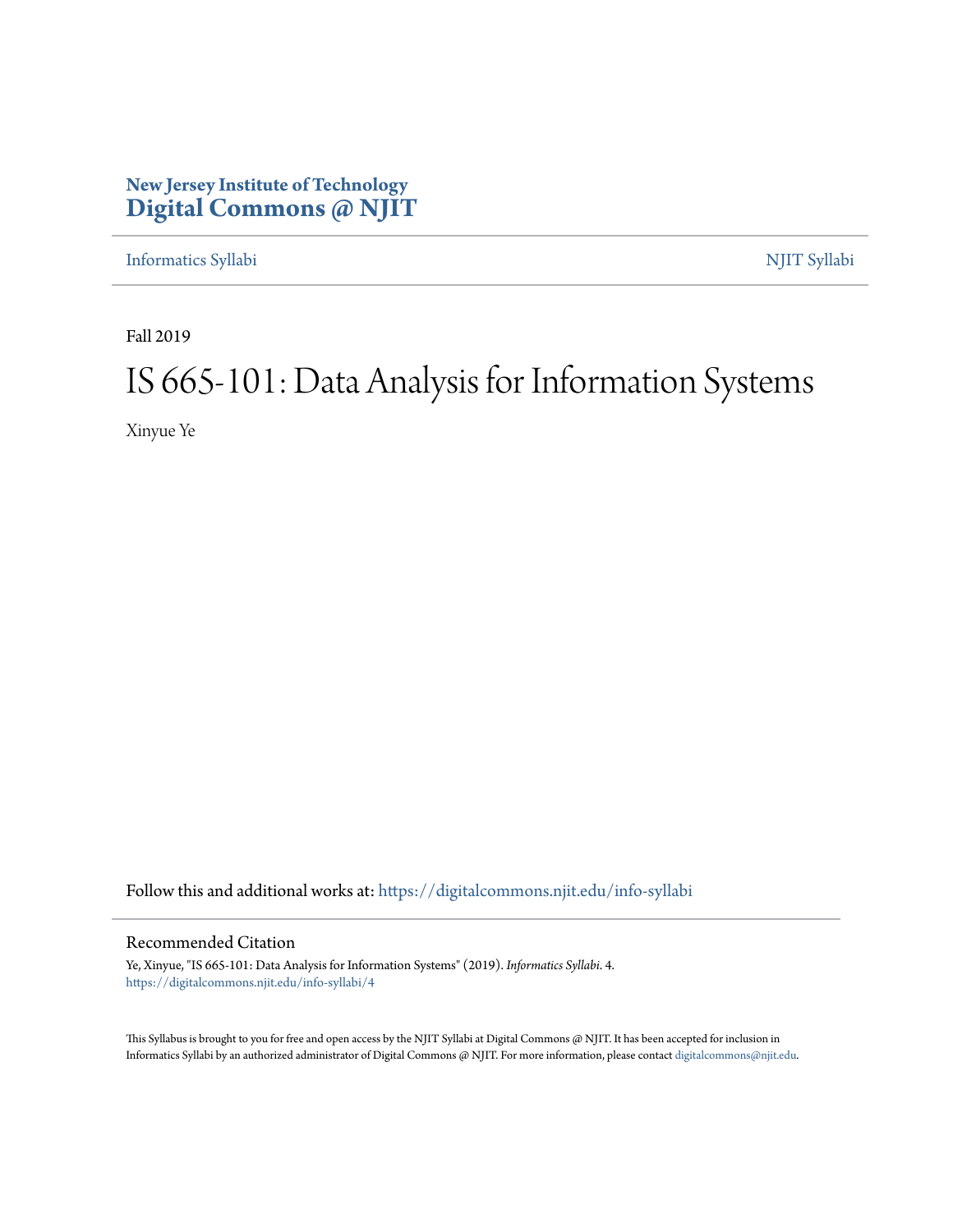**Course Number:** IS 665 **Course Title:** Data Analysis for Information Systems **Section:** 101 **Semester:** Fall 2019 **Date & Time:** W 6:00 PM -8:50 PM **Location:** CKB 124 **Credits:** 3

**Delivery Mode:** Face-to-Face

**Instructor Information:**

Name: Xinyue Ye Office: 5104 GITC Email: [xye@njit.edu](mailto:xye@njit.edu) **Office Hours:** Friday, 1pm – 530pm And Email (Preferred)

#### **Description**

This course gives an introduction to data analysis, probability and statistics from an information systems perspective, including many of the techniques that are most relevant to the profession of Data Scientist for business, data and web analytics, as well as current research areas. The course emphasizes manipulation and analysis of relevant data sets. Course topics include the rudiments of probability and random variables, estimation, hypothesis testing, graphics and visualization, and data analytics algorithms. This course will also be featured with introductory cutting-edge methods/case studies from business intelligence, computational social science, deep learning, and urban computing in the hands-on environment.

At the end of this course, the student should be able to:

- 1. Build up a solid foundation of statistics and probability theories.
- 2. Apply statistical analysis to real world data sets.
- 3. Interactively visualize data sets.
- 4. Master data analytics techniques, and apply algorithms to real world data sets.

#### **Prerequisites**

IS 601 or Waived by the Instructor.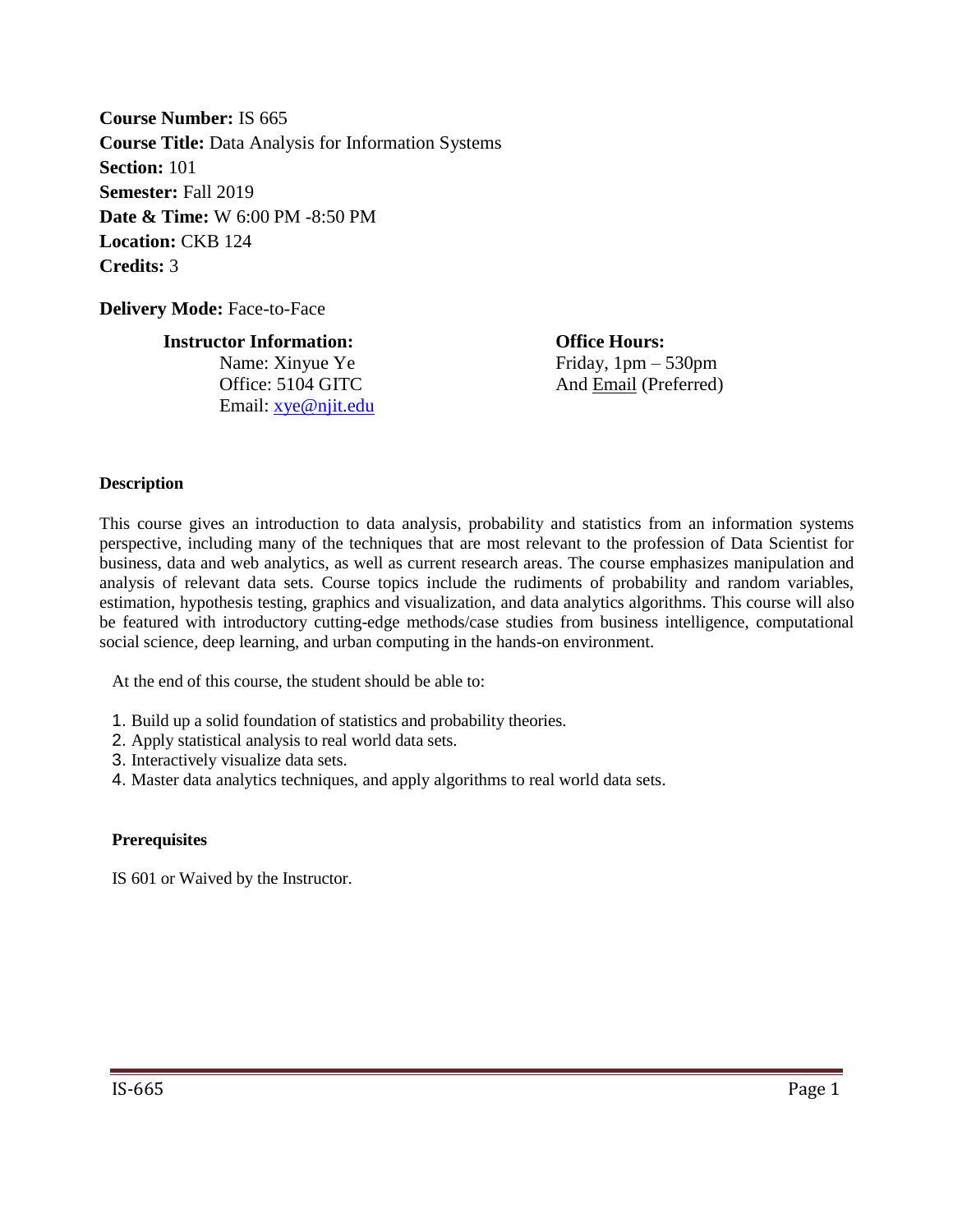#### **Attendance / Participation**

Attendance in face to face classes will be taken for class meeting randomly. One miss will lose two points. Students who miss 3 or more attendance calls will receive a 'F'. Please only talk when you are allowed to, in order to respect the instructor and other students in the classroom. One violation will lose two points, until losing all 10 points for Class Behavior (10% of the final grade, 10 points).

#### **Readings**

The weekly schedule of readings, topics, and assignments (if any) will be in Moodle. Make sure you check Moodle every Friday – I post new materials by Thursday nights.

#### **Assignments (Individual and Team)**

There will be several individual and team assignments over the semester. Details on each assignment will be posted in Moodle. Each team cannot be more than three students.

#### READING ASSIGNMENTS:

During some weeks, each team will be assigned one paper to read. Teams are expected to develop a  $5 - 7$ page Powerpoint Slide set to summarize the assignment paper. The presentations should be posted to a google drive folder shared by the instructor. Student teams will present their findings / summary in class.

#### TECHNICAL ASSIGNMENTS:

There will also be technical homework assignments in this course. Some of them are individual assignments and some will be team-based. More details will be posted on Moodle regarding these assignments.

#### LABS:

There will be several labs **IN CLASS**. Your participation is expected for these labs, and absence during the lab results in 0 point for that lab.

## **Projects (In teams)**

**Objective:** To demonstrate the ability to apply data analytics techniques to solve real world problems.

**Summary:** TWO projects will be assigned to teams throughout the semester.

#### PROJECT ONE: Visual Analytics

Teams are expected to find an interesting data set and visualize it. Each team will then present the visualization model in a 10-minute presentation to the class. This happens in the middle of this semester depending on our class progress.

#### PROJECT TWO: Data Mining

Teams are expected to work with a real-world organization to gather data set, analyze it, and try to extract insightful information / knowledge.

#### **Late Assignments Policy**

Each Homework, Lab, or Team Project will have specified deadlines. Unexcused late submission of homework receives a 20% penalty. This means that you start with 8 out of 10 points as the maximum.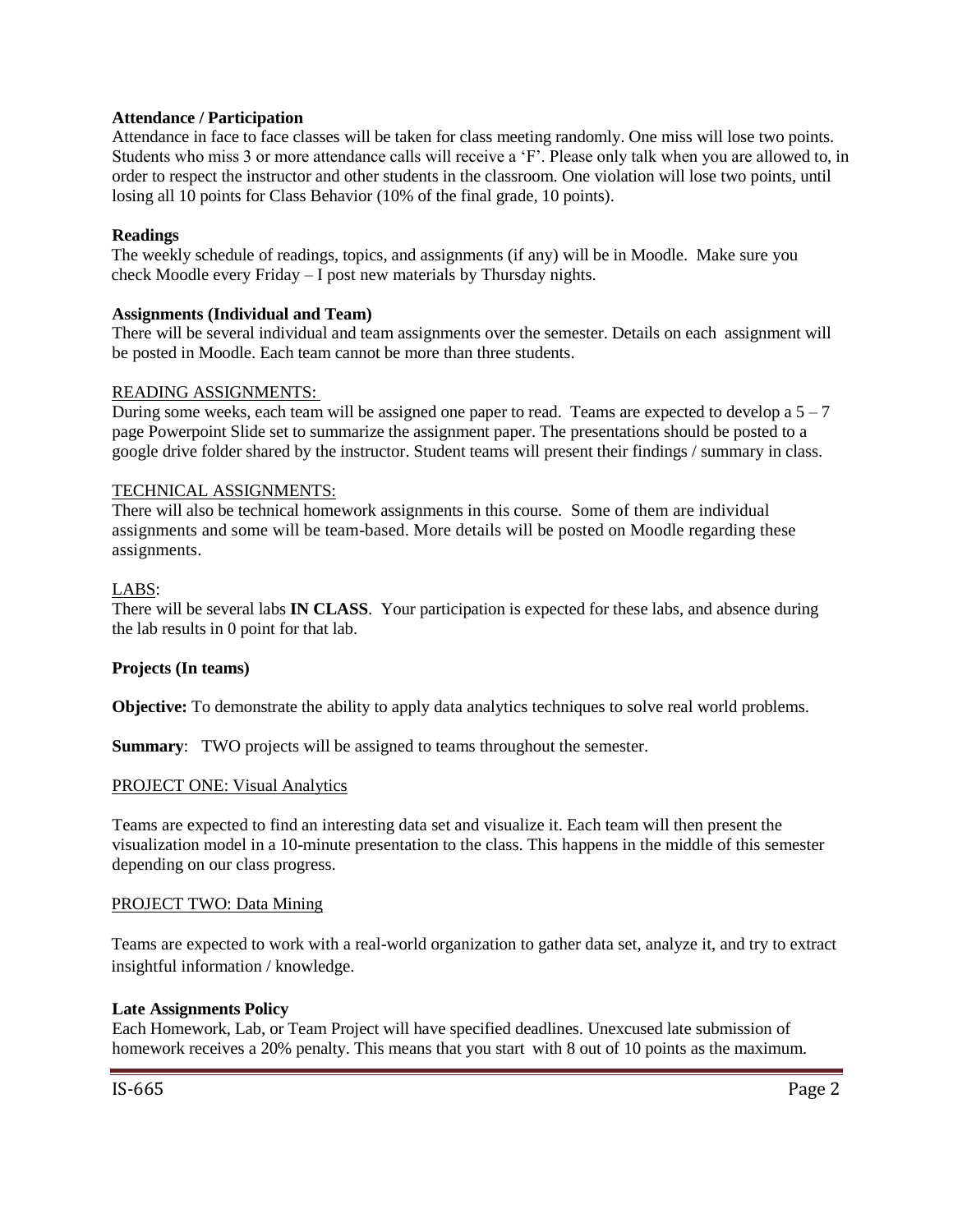Assignments submitted after graded assignments are returned or reviewed in class receive no credit.

## **Grading**

NJIT Academic Policy has grades for graduate courses assigned as follows:

| <b>GRADE GPA</b> |     | <b>SIGNIFICANCE</b>         |
|------------------|-----|-----------------------------|
| A                | 4.0 | Excellent                   |
| $B+$             | 3.5 | Good                        |
| B                | 3.0 | Acceptable                  |
| $C+$             | 2.5 | <b>Marginal Performance</b> |
| $\mathcal{C}$    | 2.0 | Minimum Performance         |
| F                | 0.0 | Failure                     |

Final grades will tentatively be assigned as follows. There may be slight modifications, depending on issues that arise during the semester.

| <b>Grading Category Weights</b> | <b>Grading Scale</b> |
|---------------------------------|----------------------|
| Two Team Projects: 40%          | $A: 90 - 100$        |
| Homework: 30%                   | $B + : 85 - 89$      |
| Labs: 20%                       | $B: 80 - 84$         |
| Class Behavior: 10%             | $C_{+}$ : 75 - 79    |
|                                 | $C: 60 - 74$         |
|                                 | $F: 0 - 59$          |

Excellent participation demonstrated by preparation for discussion and thoughtful contributions (email and in class) will have the effect of **raising** a final letter grade by one value (e.g. B to B+, or B+ to A). Likewise, poor participation demonstrated by consistent lack of preparation for discussion and little or no thoughtful contributions (on-line and in class) will have the effect of **lowering** a final letter grade by one value (e.g. A to  $B<sub>+</sub>$ , B to  $C<sub>+</sub>$ ).

## **Honor Code**

Any evidence of cheating in any form, including plagiarism, will be dealt with according to the honor code of NJIT (course failure and suspension or expulsion). Please note: There will be no warnings or chances with regard to cheating. Any discovered case of cheating will be immediately passed to the Dean of Students for further investigation. Cheating is not worth it.

You may not only fail this course but also be suspended from NJIT. The full text of the NJIT Honor Code is available for your review at [http://www.njit.edu/academics/honorcode.php.](http://www.njit.edu/academics/honorcode.php)